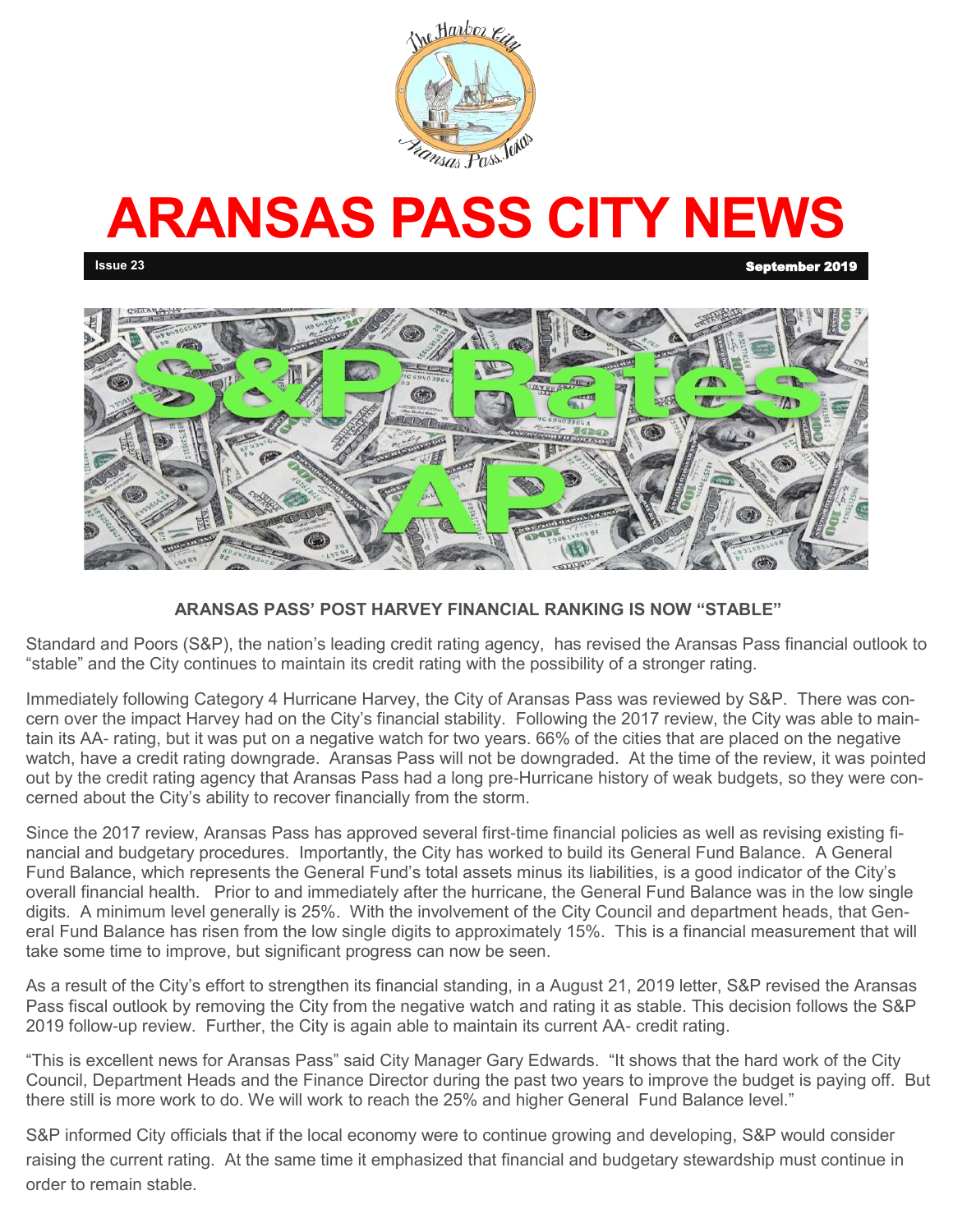

### **WORK ON THE CITY'S ELEVATED WATER TOWER IS UNDERWAY**

During the week of August 19th, Landmark Structures began prepping the area where the halfmillion gallon elevated water tank foundation will be placed (see photo below). On August 23rd of that week, concrete was poured for the foundation (see above photo). The Aransas Pass water tower was toppled by Hurricane Harvey in August of 2017. 90% of the replacement costs are being paid by **FEMA**. The City's match is 10%, which is being paid by the **Rebuild Texas Fund.**

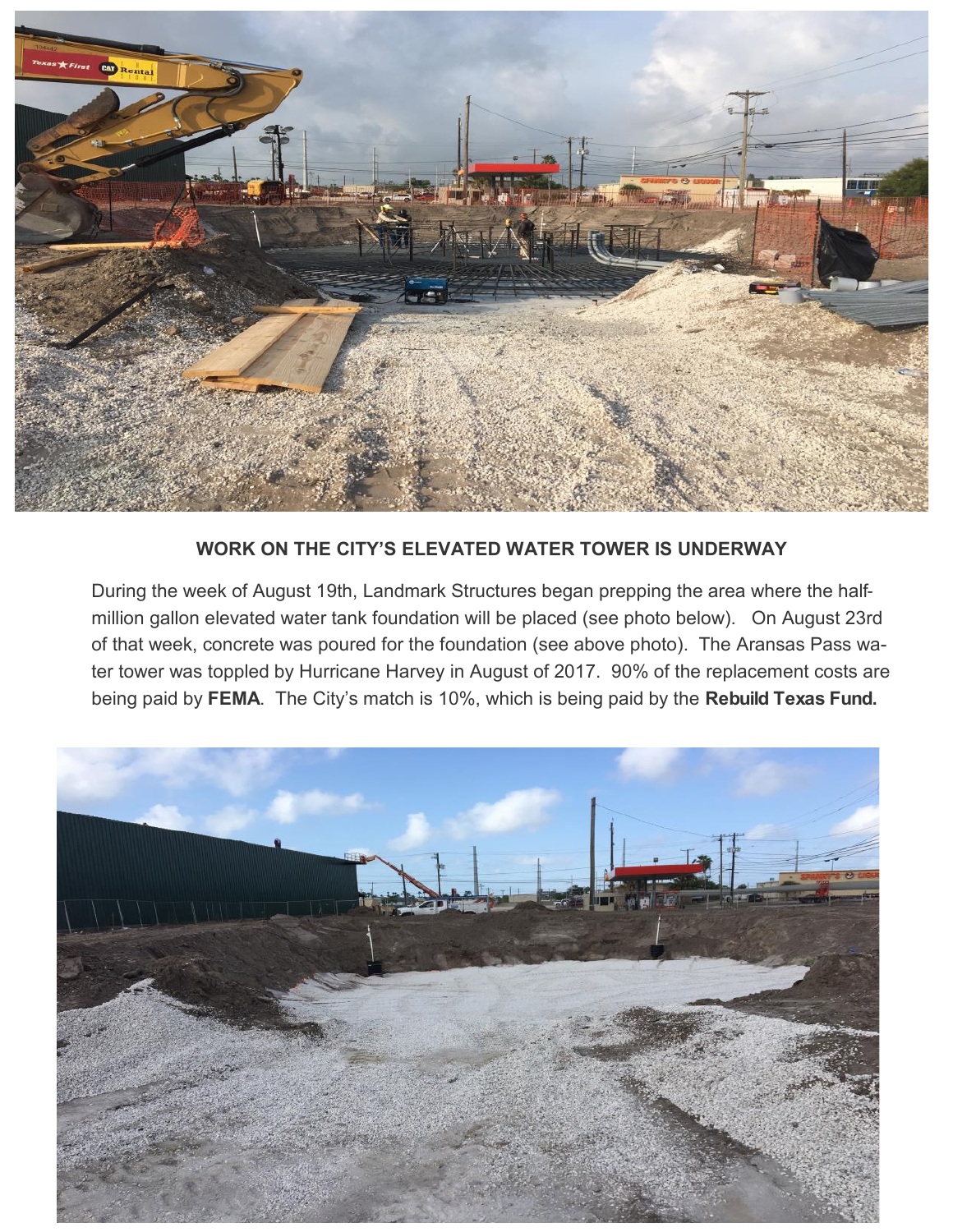

### **Aquatic Center Season coming to a close**

The Aransas Pass Aquatic Center lifeguards and managers received over 28,000 guests this summer. The Aquatics Center will be open Labor Day Weekend. September 7th will be the last day for the water park. It will be closed for general swimming after that date. After the 7th, on Mondays, Wednesdays, Thursdays and Fridays, the Aqua aerobics and Lap Swim will take place from 8 am until 11am on those days through September. Children may swim at these times in the competition and warm-up pools if accompanied by an adult. Private lessons and lifeguard training are available through September.



Four Park Benches (see above pic) have been installed along the Harbor Point Park bulkhead. They were provided by the Lion's club. This posthurricane work is part of the small park that was planned for the current budget. A local garden club will be building garden space in this general area.



## **Construction Estimated To Begin In March On Conn Brown Roads**

During an August 26th meeting between City officials and Dannenbaum Engineering of San Antonio (see above pic), an estimated timeline was given for improvements to Conn Brown Harbor. The improvements include rebuilt roads and an adjacent bike/walking path throughout the harbor. When completed, the biking/walking trail will be the longest dedicated facility in the immediate region. The engineering/design plans will be 90% complete this December and 100% complete by January 10, 2020. Bids are tentatively scheduled to be opened in February 2020 and construction to begin in March, 2020. The project should take 9 to 10 months to complete depending on weather. As currently designed, the project will have lighting along the road and the bike/walking trail. Also at the entrance to Conn Brown, where Allen, Bigelow and Huff streets meet, there will be a large Roundabout to more effectively handle the heavy traffic at that location. Funding for this project comes from a \$5 million grant from the Economic Development Administration (EDA) under the United States Department of Commerce.